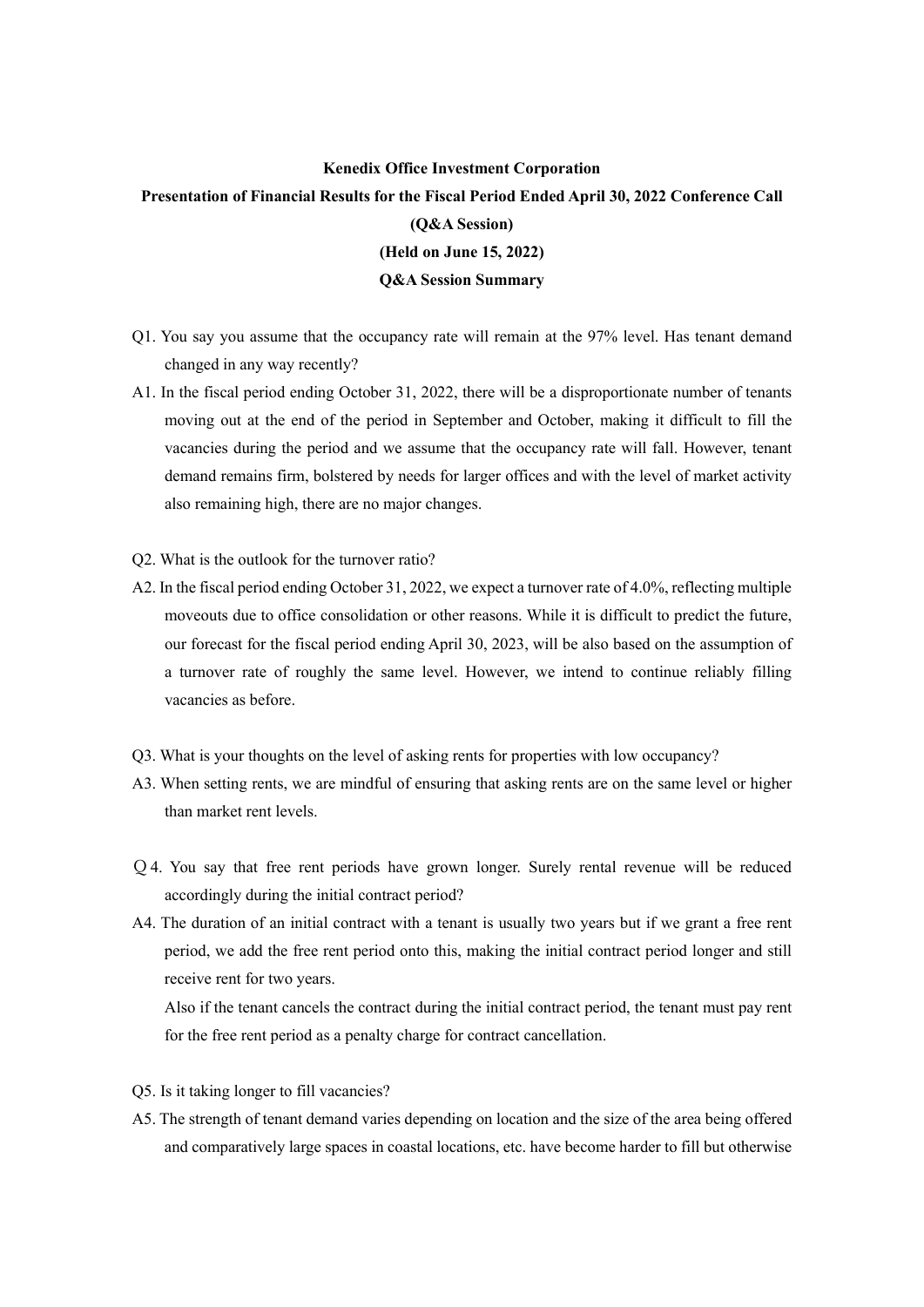vacancies are sometimes filled straight away and demand remains strong.

 In the case of office space which has been vacant for a long period, we endeavor to quickly improve the occupancy rate based on an agile and flexible leasing strategy, for example, further granting rent free periods or making spaces smaller by subdividing them.

- Q6. Previously your policy was to prioritize property acquisitions over acquisitions of your own investment units, right? What is the background to the recent decision to acquire your own investment units?
- A6. Given that the recent level of the investment unit price and the P/NAV ratio are even lower than before, we judged based on comprehensive consideration that acquiring our own investment units would help improve unitholder value in the medium and long term including improving net income per unit and DPU and improving the P/NAV ratios.
- Q7. Will you consider acquiring your own investment units again if conditions making it difficult to reshuffle assets and acquire properties persist?
- A7. Our policy is to respond flexibly based on comprehensive consideration of a range of factors including real estate market and equity market conditions, the investment unit price, the interestbearing debt ratio (LTV) and the level of our cash position at the time. If a property that meets our requirements comes onto the market, we will consider acquiring it and, together with gains on the sale of real estate through the reshuffle of assets, we will consider

the repayment of loans and the acquisition of our own investment units. Through a combination of various initiatives such as these, we intend to bring about improvement in unitholder value.

- Q8. What is your outlook for appraisal value, which is a factor behind the increase in NAV per unit?
- A8. Mainly due to the increase in appraisal value, NAV per unit has also risen. However, given that there is still a gap between the cap rate used for appraisal value and the actual market cap rate, we believe that even in a situation where rising long-term interest rates made investors slightly more wary of the risk of an increase in the cap rate, it is still highly unlikely that the appraisal value would fall suddenly and unrealized profit would drop sharply.

## Q9. What is your outlook for the level of LTV?

A9. Assuming acquisition of our own investment units and assuming that we fund the planned acquisition of Edobashi Building on June 30 entirely with loans, we estimate that LTV will be above 45%. Our policy of aiming for an LTV of around 45% remains unchanged, but looking at the level of KDO's LTV in the past, property acquisitions and other factors have pushed LTV temporarily above 45% in the past.